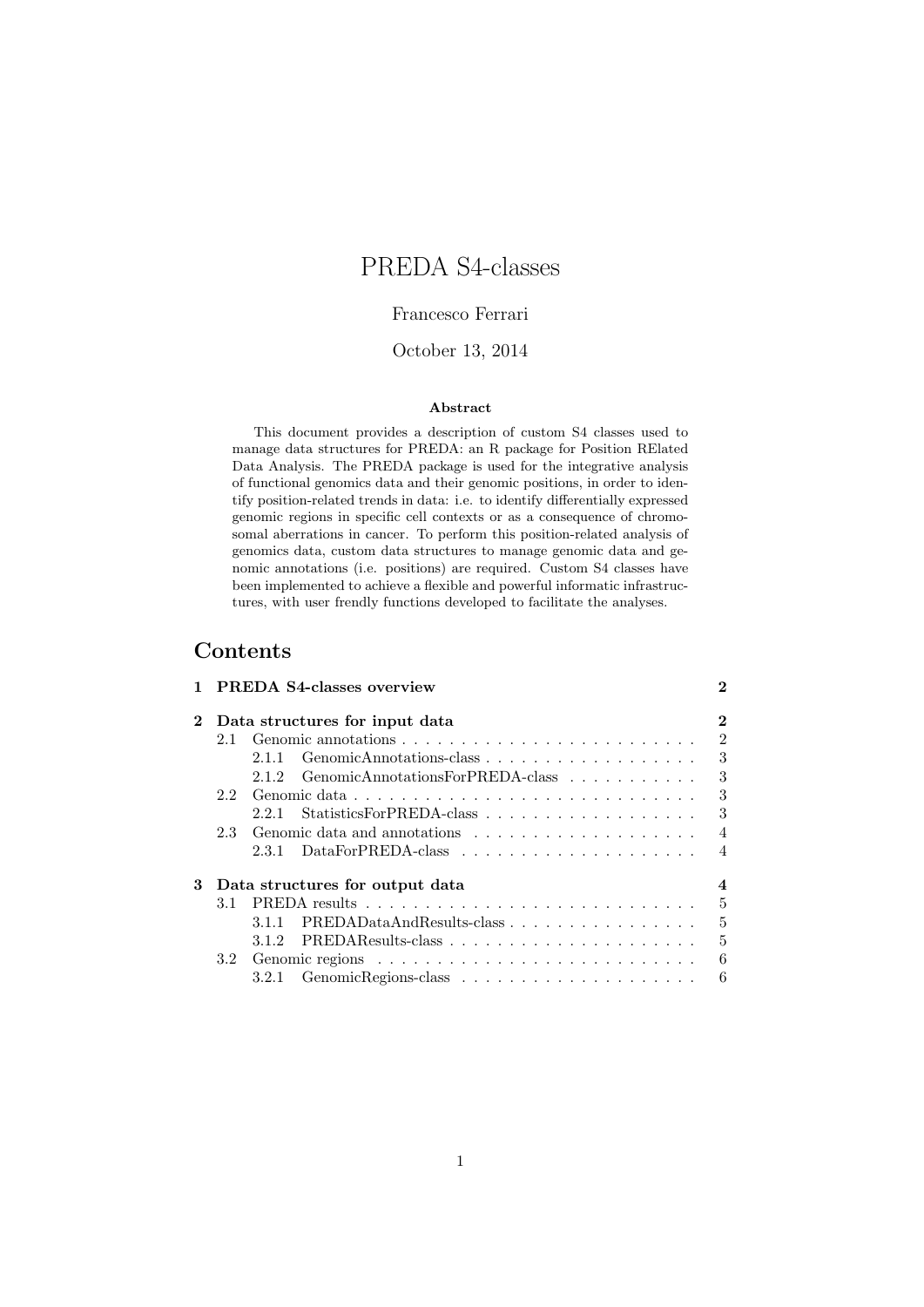## 1 PREDA S4-classes overview

The PREDA package is used for Position RElated Data Analysis in functional genomics studies. For example PREDA can be used to identify differentially expressed genomic regions, as a consequence of chromosomal aberrations in cancer cells. Or to identify genomic regions with specific characteristics, such as altered copy number values.

The algorithm implemented in the PREDA package consists of three main steps:

- 1. adoption of a statistic for each gene (or other genomic feature under investigation);
- 2. smoothing of the statistic along the chromosomal position of the corresponding genes using non linear regression methods;
- 3. application of permutations to identify chromosomal regions with significant positive or negative peaks of the selected smoothed statistic, with corrections for multiple tests.

Custom S4-classes were defined to manage input and output data of PREDA analyses. Each of the custom S4-classes used for input and output data are actually defined as extensions of each other: so as to maximize the methods inheritance between objects of different classes (fig. 1, fig. 3 and fig. 2).

## 2 Data structures for input data

The basic input for position related analysis of genomic data is constituted by data structures that can manage genomic data and structures to manage genomic annotations, i.e. the association between each point of data and its mapping on the genome. In particular statistics computed on genomics data are used as input data: such as statistics accounting for differential expression, if the analysis aims at identifying differentially expressed genomic regions. These statistics computed on the genomic data under investigation are managed with the S4-class StatisticsForPREDA. Then, the genomic annotations required for the analyses are basically the positions associated to each data point that are managed in the PREDA package using S4-classes GenomicAnnotations and GenomicAnnotationsForPREDA (see the following sections for details). Finally the S4-class DataForPREDA results from merging data and annotations from the other classes.

## 2.1 Genomic annotations

The essential genomic annotation required to analyze the relationship between genomic data and positions is the actual chromosomal position associated to each genomic feature under investigation. For example if the analyzed data are gene expression profiles, then the essential genomic annotations are the genomic coordinates of each gene, in term of chromosome, strand, start and end position of each gene locus.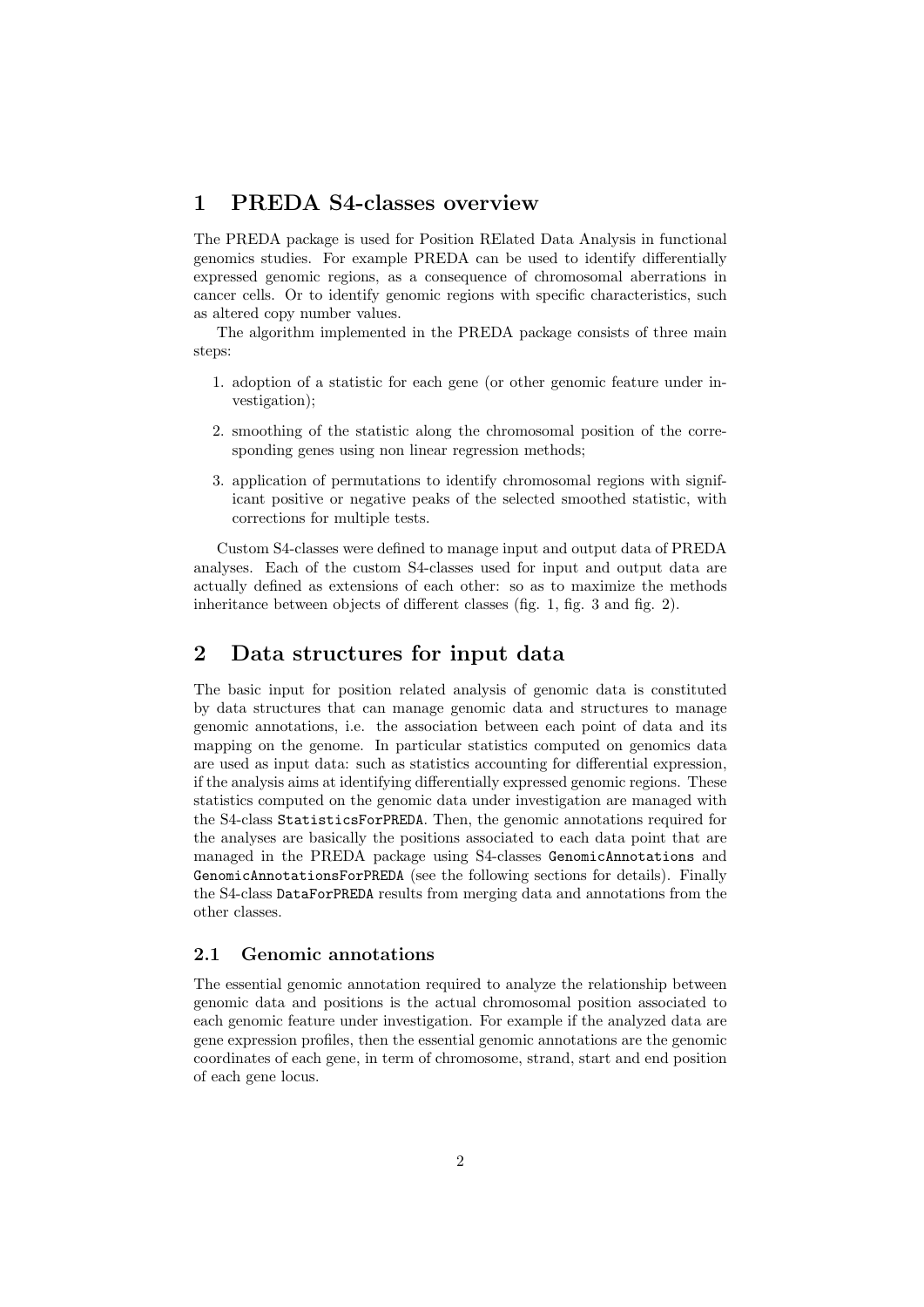#### 2.1.1 GenomicAnnotations-class

The main slots of GenomicAnnotations S4-class objects are the slots containing genomic coordinates: chromosome, strand, start and end slots, holding the position of each genomic feature. Each element must be identified by a unique id contained in the ids slot. This ids will be used to match annotations and genomic data. For example in the analysis of gene expression data, the ids will usually be the probe identifiers, whereas genomic coordinates will be the genomic positions of each gene locus. See also the class manual page within the PREDA package for further details about each slot.

#### 2.1.2 GenomicAnnotationsForPREDA-class

The GenomicAnnotations S4-class provides an R representation of genomics annotations with a biological meaning: the start and end positions identify he chromosomal localization of each gene locus (or other genomic feature) under investigation. Moreover these annotation are familiar concepts commonly handled by molecular biologists to describe genomic data annotations. However, smoothing analysis, that is the core of PREDA analysis procedure, requires a unique position associated to each data point. For this reason, genomic annotations must be enriched by specifying which exact position should be associated to each gene when performing the smoothing analysis. For this purpose, the GenomicAnnotationsForPREDA S4-class extends the GenomicAnnotations class with just one additional slot: the position slot, holding the reference position that will be used for smoothing (fig. 1). Tipical choices for the reference position include i) the median position between start and end coordinates of each gene; ii) the start coordinate of each gene; iii) the end coordinate of each gene; iv) alternative choice of the start coordinate if the gene is on positive strand or of the end coordinate if the gene is on the reverse strand. The user can chose the reference positions according with the data under investigation and analysis purpose. Specific functions in the PREDA package facilitate the user in generating reference positions from genomic annotations.

## 2.2 Genomic data

Genomics data coming from high throughput technologies (microarray or sequencing based technologies) are usually associated to their genomic annotations using a set of unique identifiers (ids). This is the same approach adopted in PREDA: objects holding genomics annotations contain an ids slot and objects containing genomic data have an ids slot as well that is used to match data and annotations.

### 2.2.1 StatisticsForPREDA-class

Usually genomics data (such as gene expression data) are not used as is, whereas different statistics are computed on data in order to address distinct problems. For example, if the analysis is focused on differential gene expression, then proper statistical scores are computed to identify differentially expressed genes. Similarly, for PREDA analysis, different statistical scores can be computed on raw genomic data, depending on the purpose of the study, and used as input statistics for position related analysis. The statistical score computed on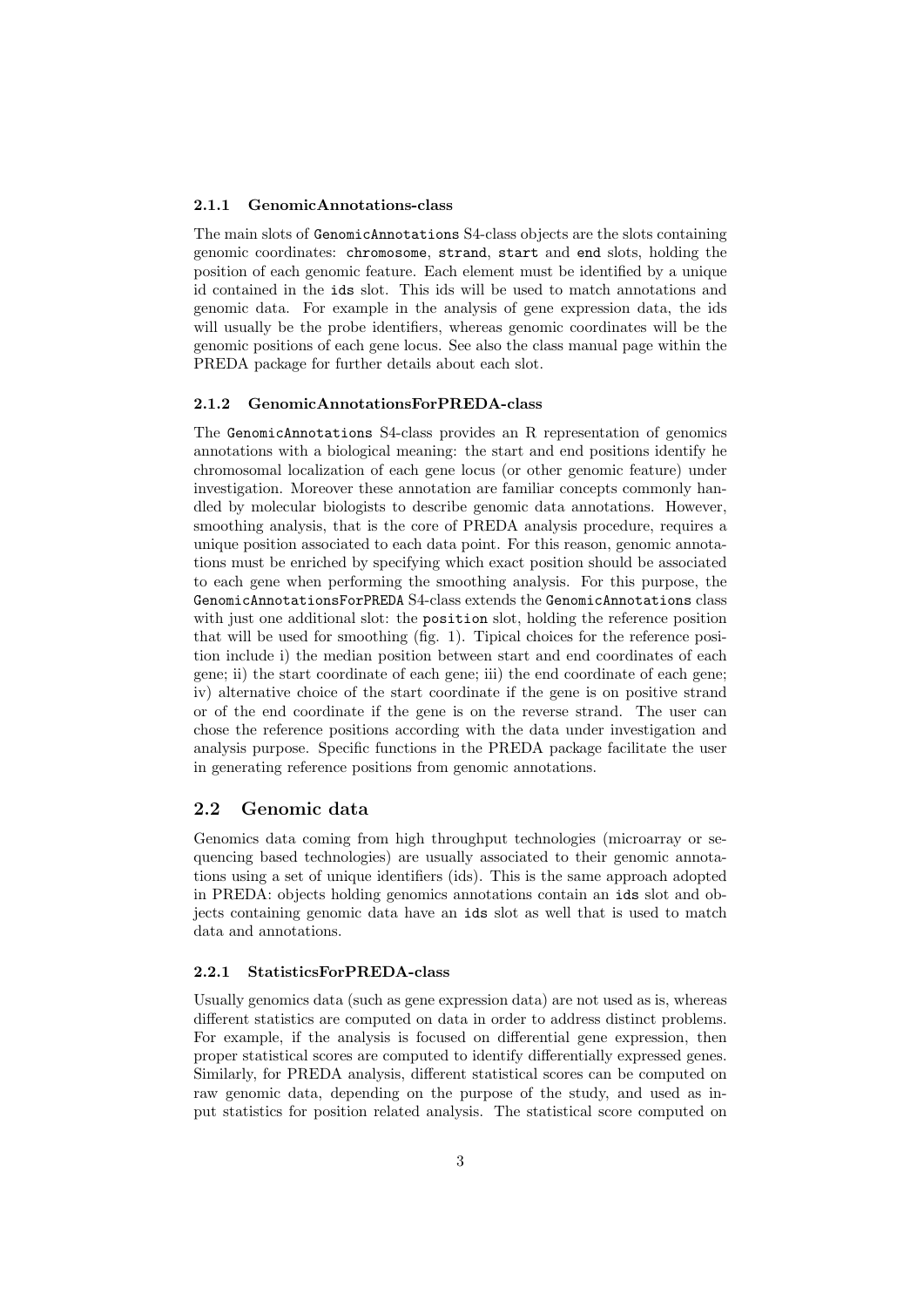each gene (or other genomic feature) under investigation is stored and managed with StatisticsForPREDA objects. These objects basically includes the genomic data (statistic slot) and the ids associated to each element (fig. 1). For example, if the analysis aims at identifying differentially expressed genomic regions, the t statistic can be computed for each gene and included in a StatisticsForPREDA object. This class can also store and manage multiple statistics, e.g. associated to multiple samples under investigation, because the statistic slot contains actually a matrix object. See also the class manual page within the PREDA package for further details about each slot.

## 2.3 Genomic data and annotations

A custom class to manage all of the input data required for PREDA analysis, i.e. genomic annotations and genomic data, has been defined as well to achieve a more user friendly procedure.

#### 2.3.1 DataForPREDA-class

The DataForPREDA S4-class is actually defined as an exact extension of the classes GenomicAnnotationsForPREDA and StatisticsForPREDA: therefore this class includes all of the slots from the parent classes without any additional slot (fig. 1). The PREDA pacakge includes user friendly functions allowing to easily merge genomic annotations and data into a DataForPREDA object, implementing as well the filtering of unmatched elements (ids).



Figure 1: PREDA: S4-classes for input data. Classes are designed as extensions of each other to maximize methods inheritance. Classes extending other classes are represented as concentric squares.

## 3 Data structures for output data

The fundamental output of the analysis is basically a set of genomic regions with significant modifications in the genomics data under investigation (used as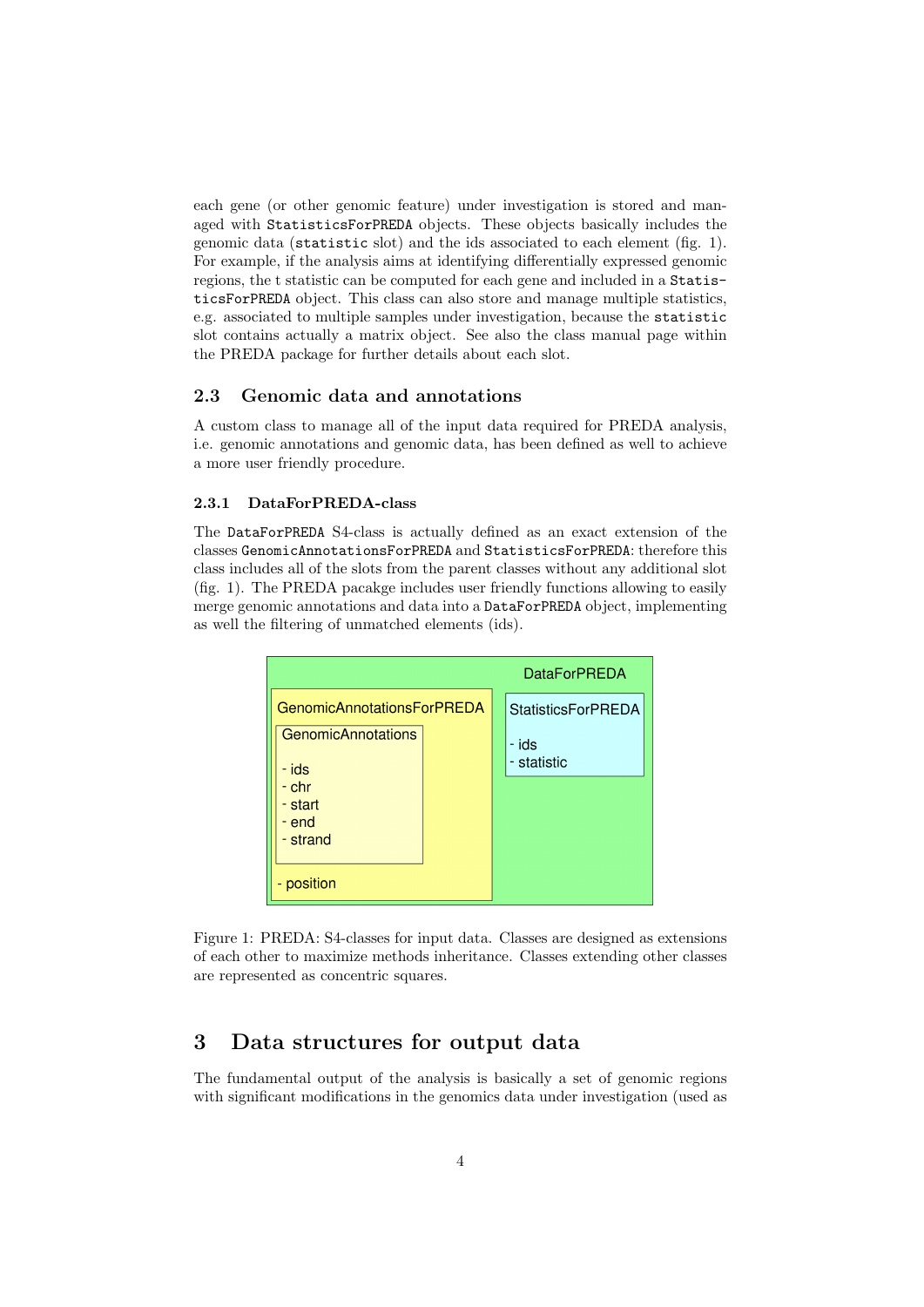input statistics). This results can be managed as an object of class GenomicRegions. Moreover, other S4-classes named PREDAResults and PREDADataAndResults are available to manage the complete set of statistics and scores that are computed during PREDA analysis.

## 3.1 PREDA results

The DataForPREDA objects, conveniently store all of the input data for PREDA analysis. Similarly PREDADataAndResults or PREDAResults can store all of the output data from PREDA: i.e. the output of PREDA\_main() function, that performs the core of the analysis.

#### 3.1.1 PREDADataAndResults-class

The PREDADataAndResults S4-class is an extension of DataForPREDA: therefore it includes all of the slots holding input data (both genomic data and annotations), along with the complete set of statistics computed during PREDA analysis (fig. 2). The basic output of PREDA is constituted by the smoothing results of input statistic, the p-values and the adjusted p-values (q-values) associated for each genomic position. These output statistics are stored in the slots smoothStatistic, pvalue and qvalue, respectively. This objects can actually hold results concerning multiple samples (multiple RPEDA analyses) because these slots contain actually matrix objects, similarly to the statistic slot in input data objects. See also the class manual page within the PREDA package for further details about each slot.



Figure 2: PREDA: S4-classes for input and output data. Classes are designed as extensions of each other to maximize methods inheritance. Classes extending other classes are represented as concentric squares.

### 3.1.2 PREDAResults-class

For some applications, the input statistic is not included in the output data because the PREDA statistics (smoothStatistic, pvalue and qvalue) are es